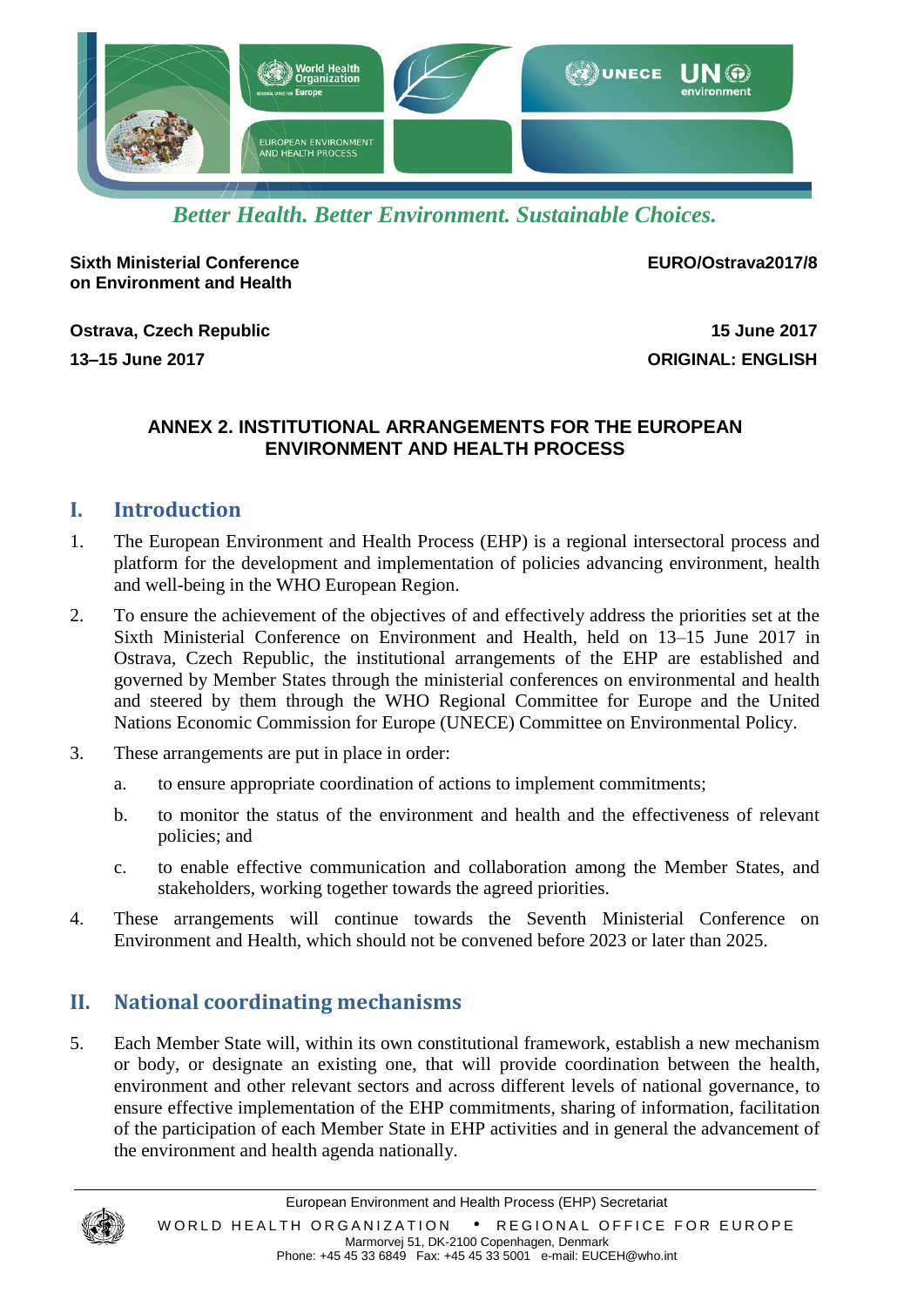6. The national coordination mechanism should also ensure the participation of all relevant stakeholders, including representatives of different levels of government, as well as civil society and nongovernmental organizations, including those for young people, according to the national context.

## **III. Members and stakeholders of EHP**

- 7. The Members of EHP are the Member States in the WHO European Region.<sup>1</sup>
- 8. The stakeholders of EHP are United Nations bodies and organizations and other intergovernmental organizations, including the European Union, that so wish. Non-State actors that have a continuous, long-lasting, direct interest in and relevance to advancing the agenda of EHP in the WHO European Region, in line with the WHO Framework of Engagement with Non-State Actors, may also be stakeholders. Recognized stakeholders are listed in Table 1. The Environment and Health Task Force will decide on the status of other stakeholders of EHP.

#### **IV. Observers of EHP**

- 9. Observers are other Member States outside the WHO European Region. Other potential observers may be invited to participate in the activities related to EHP, as agreed by the Environment and Health Task Force Bureau.
- 10. The status of observer is also granted to the UNECE Member States that are not Member States in the WHO European  $Region<sup>2</sup>$  and to any entity in the Region with WHO observer status.<sup>3</sup>

## **V. EHP focal points**

- 11. Members and stakeholders are represented by focal points, who will represent and speak on behalf of the government of the nominating Member State or stakeholder, and who will be the primary points of communication between the EHP Secretariat and the Member State or stakeholder.
- 12. Member States are encouraged to appoint one focal point from the health sector and one from the environment sector. These focal points would be officials at the strategic policy and/or high technical level. Nominations should be regularly updated and communicated to the EHP Secretariat in writing without delay, and will come into force upon receipt by the EHP Secretariat.

 $\overline{a}$ 

<sup>&</sup>lt;sup>1</sup> In 2017, the Region includes 53 Member States: Albania, Andorra, Armenia, Austria, Azerbaijan, Belarus, Belgium, Bosnia and Herzegovina, Bulgaria, Croatia, Cyprus, the Czech Republic, Denmark, Estonia, Finland, France, Georgia, Germany, Greece, Hungary, Iceland, Ireland, Israel, Italy, Kazakhstan, Kyrgyzstan, Latvia, Lithuania, Luxembourg, Malta, Monaco, Montenegro, the Netherlands, Norway, Poland, Portugal, the Republic of Moldova, Romania, the Russian Federation, San Marino, Serbia, Slovakia, Slovenia, Spain, Sweden, Switzerland, Tajikistan, the former Yugoslav Republic of Macedonia, Turkey, Turkmenistan, Ukraine, the United Kingdom of Great Britain and Northern Ireland and Uzbekistan.

 $2$  In 2017, these countries are: Canada, Liechtenstein and the United States of America.

 $3$  In 2017, this is the Holy See.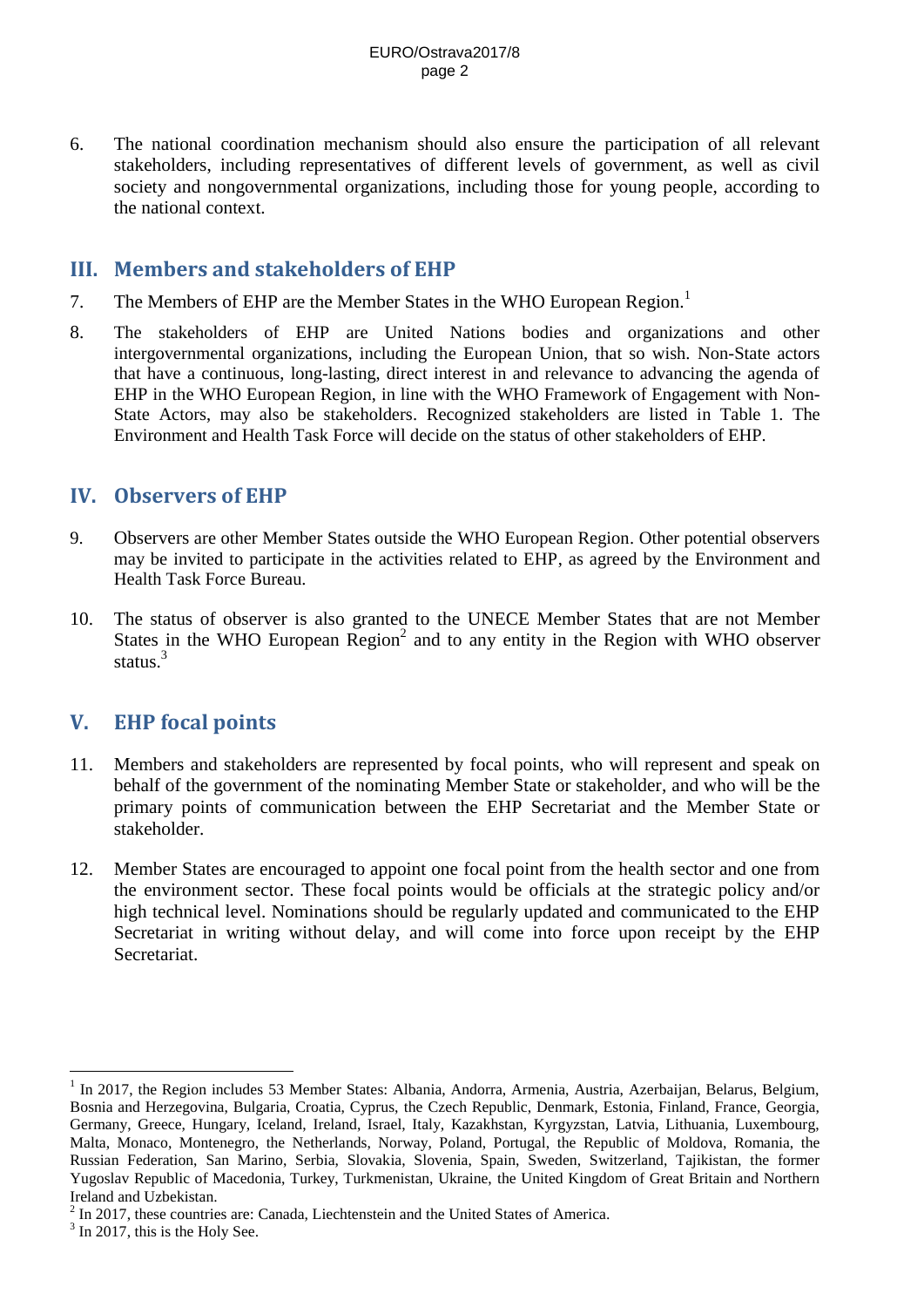13. If there are more than one focal point per country or stakeholder, they will share the responsibility of representing the nominating Member State or stakeholder and will be treated equally and as one delegation.

## **VI. The European Environment and Health Task Force**

- 14. The EHP operates through the European Environment and Health Task Force (EHTF).
- 15. EHP Members and stakeholders are members of EHTF and participate in its work, represented by the focal points described in section V.
- 16. EHTF steers and supports the implementation of the commitments by:
	- a. facilitating collaboration among sectors, partners and stakeholders;
	- b. providing fora for the exchange of technical expertise and knowledge;
	- c. taking account of scientific evidence in the review of policies;
	- d. promoting collaboration with the governing bodies and secretariats of relevant multilateral environment and health agreements and policy platforms;
	- e. taking account of emerging environment and health issues, and advising on policy directions to be taken to address them;
	- f. identifying financial resources for implementation;
	- g. adopting and amending, as needed, its own rules of procedure;
	- h. reporting annually on the progress and achievements of EHP to the WHO Regional Committee for Europe and to the UNECE Committee on Environmental Policy; and
	- i. facilitating participation by young people's organizations.
- 17. EHTF prepares the next ministerial conference.
- 18. EHTF will meet at least annually.
- 19. At least one of the meetings of EHTF taking place between two ministerial conferences will be a high-level meeting with the participation of senior government officials. To facilitate their participation, consideration will be given to the possibility of holding these high-level meetings back to back to other high-level events, such as the "Environment for Europe" ministerial conferences or meetings of relevant WHO and UNECE governing bodies.
- 20. EHTF will be chaired by a chairperson and a co-chairperson, one from the health sector and one from the environment sector, elected at EHTF's first meeting. The duration of the chairperson's and the co-chairperson's term is one (1) year or until a new chairperson and cochairperson have been elected at the EHTF meeting following the completion of this one-year period. To ensure continuity, the co-chairperson will become the chairperson at the end of his or her one-year term of office, and a new co-chairperson will be elected. The chairperson, cochairperson and the previous chairperson will be ex-officio members of the EHTF Bureau.
- 21. To support the implementation of the commitments made at the Sixth Ministerial Conference on Environment and Health, EHTF may establish working groups with a specific mandate given by EHTF and based on nominations received from Member States and stakeholders. This includes in particular:
	- a. the Working Group on Health in Climate Change (HIC), which will facilitate dialogue among Member States in the WHO European Region and other stakeholders, as well as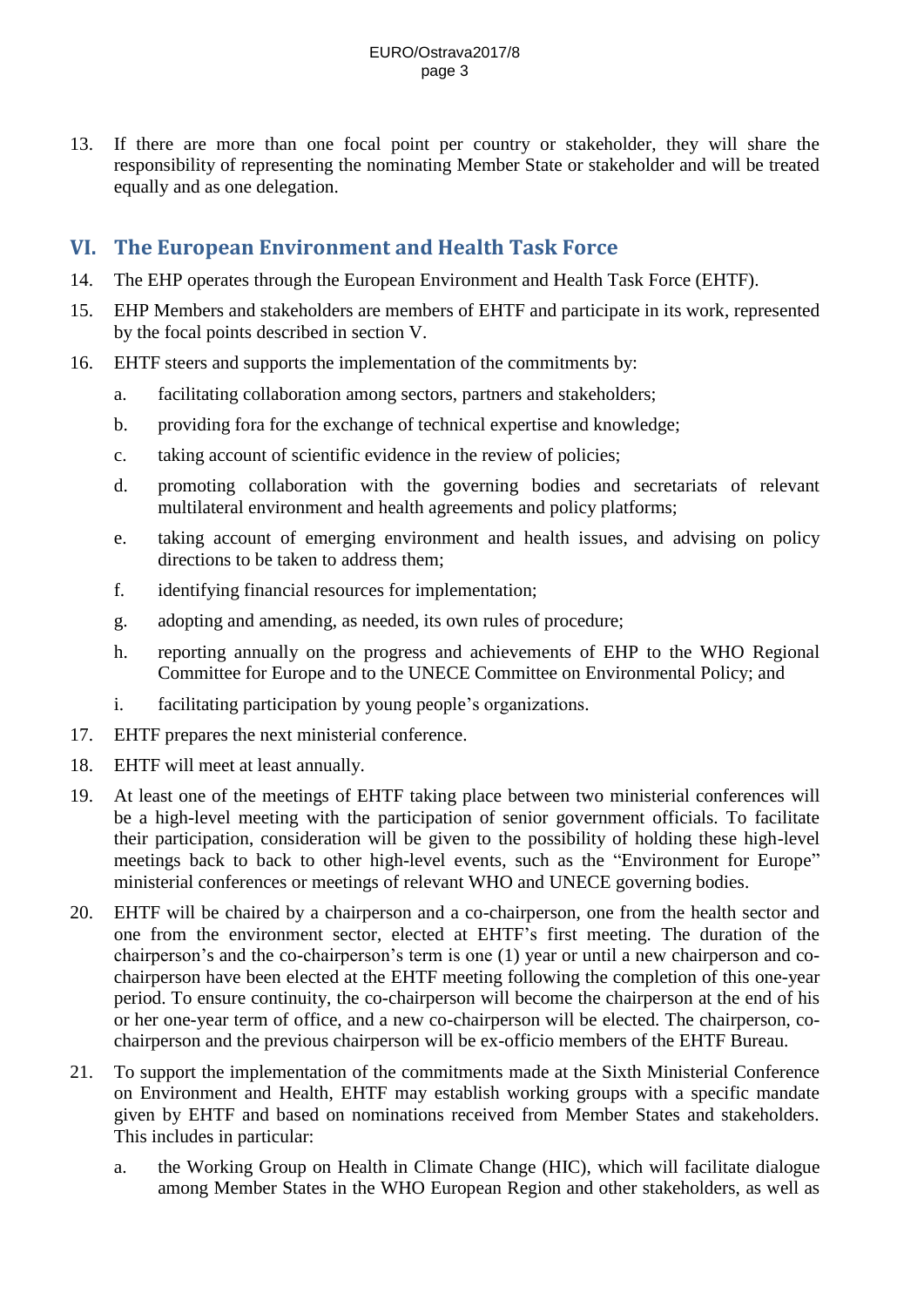communication and implementation of commitments to protect health from the adverse effects of climate change; and

b. the working group for collaboration among subnational and local authorities, Member States, relevant intergovernmental organizations and agencies and nongovernmental organizations, which will advance the implementation of the commitments made at the Sixth Ministerial Conference at the subnational level by facilitating the exchange of knowledge and experience, promoting the development of partnerships and enhancing policy coherence and synergy.

#### **VII. The EHTF Bureau**

- 22. EHTF will elect a Bureau that will support its chairperson and co-chairperson between meetings and steer the preparations for EHTF meetings, including the high-level meetings of EHP.
	- a. The Bureau formulates an intersessional work plan to guide the work of the EHP Secretariat between the meetings of EHTF. The intersessional work plan will include a resource plan for its implementation, providing an estimate of the financial needs to be met, based on a proposal prepared by the Secretariat.
- 23. The EHTF Bureau will consist of:
	- a. representatives of eight Member States elected by EHTF, including the EHTF chairperson, co-chairperson and immediate past chairperson;
	- b. one representative each of UNECE, the United Nations Environment Programme (UNEP) and WHO;
	- c. two representatives of the stakeholders listed in III.8 other than those listed above, agreed among the stakeholders themselves.
- 24. The mandate of the EHTF Bureau members is three (3) years. Representatives of Member States can be elected to the EHTF Bureau for a maximum of two consecutive mandates.
- 25. The EHTF Bureau is led by the chairperson and co-chairperson of the EHTF.
- 26. The EHTF Bureau operates in line with the EHTF rules of procedure to the extent that they are applicable. All EHTF members will be informed of Bureau meetings, and will have the opportunity to participate if they wish.
- 27. The EHTF Bureau will meet in person at least once per year and will otherwise work mostly through remote connections.

## **VIII.EHP Secretariat<sup>4</sup>**

 $\overline{a}$ 

28. Member States invite the WHO Regional Office for Europe to continue to provide Secretariat services to the EHP. They also invite the WHO Regional Committee for Europe and the UNECE Executive Committee, through the Committee on Environmental Policy, to consider establishing a joint EHP Secretariat, supported by adequate human and financial resources. The Secretariat will closely collaborate with UNEP through its Europe office.

<sup>&</sup>lt;sup>4</sup> In the event that WHO and UNECE provide a joint secretariat, the status of UNECE as a member of the Task Force and the Bureau will be revisited.